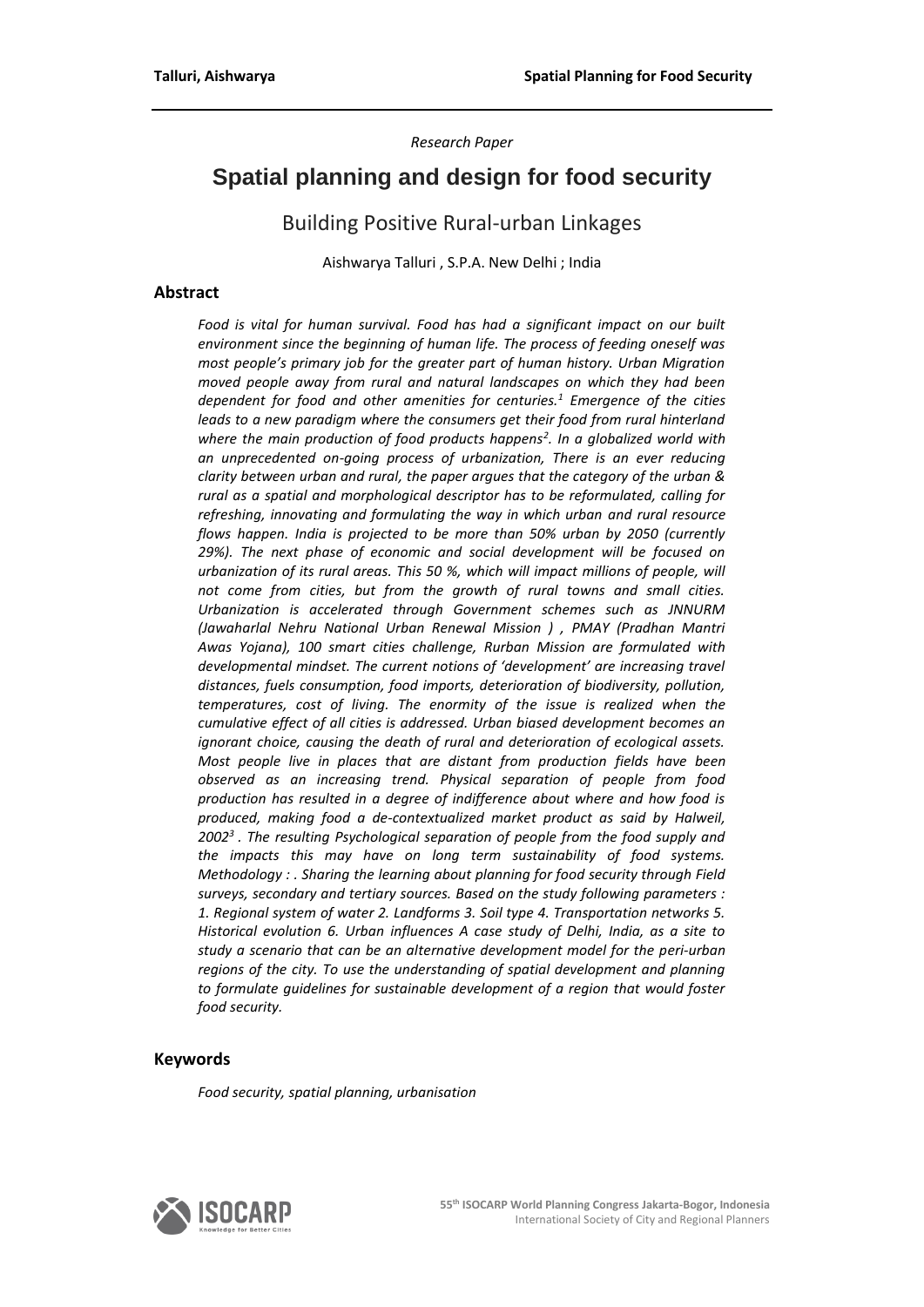# **1. Introduction**

### **1.1. Najafgahr**

Zone L is one of the 6 zones that are demarcated as urban extension and rural area. Najafgahr is designated as a sub regional centre with 6 villages as service and growth centres. Najafgahr is a representative of the trend of transformation in the peri-urban areas of the developing nations. It is often representative of the edge condition of the metro cities that are growing in size, rapidly.

### **1.2. Current Scenario**

By the year 2025, 83 per cent of the expected global population of 8.5 billion will be living in developing countries. Yet the capacity of available resources and technologies to satisfy the demands of this growing population for food and other agricultural commodities remains uncertain<sup>4</sup>. India is projected to be more than 50% urban by 2050 (currently 29%). The next phase of economic and social development will be focused on urbanization of its rural areas. This 50 %, which will impact millions of people, will not come from cities, but from the growth of rural towns and small cities. The current notions of 'development' are increasing travel distances, fuels consumption, food imports, deterioration of biodiversity, pollution, temperatures, cost of living. The enormity of the issue is realized when the cumulative effect of all cities, is addressed.

# **2. Trends**

In the midst of this transformation, it is the urban-rural and rural-urban interaction that is deteriorating. Most people live in places that are distant from production fields, an emerging trend that is a result of our transformation from urban to rural societies. As urbanised specie, Humans have created a distinct division between agriculture and city life.**<sup>5</sup> .**  Contextualisation and positive linkages between urban and rural can be built through a critical dimension of food systems.

Past 40 years, the government of India has emphasized on cereal farming (green revolution) now we are self-sufficient in that area. In many parts of the country, farmers are agitated because of insufficient income out of growing cereals. Speculation of land-use change in urban peripheries forces farmers to sell land for short-term monetary returns, as they lack the skill to adapt farming, to the changing needs of the city and climate. Leading to the disintegration of communities. Parallel to that , many studies have highlighted a shortage of vegetables & fruits. There are large price fluctuations, as they are not supported by the government and their supply is uncertain too. The huge requirement of food in the main consumption centres, like Delhi (25 million people) is transported from long distances (onions from Maharashtra and chillies from Karnataka). It is crucial to reduce transportation cost and energy. A more sustainable farming practice would be to grow vegetables and fruits close to the city and have a high value realization for farmers. This is where farming and industry come together i.e. farming done in an industrial mindset e g: trellising system, poly houses, controlled irrigation etc .Here agriculture is not understood as a primary way of cropping but with a mindset of tertiary and secondary.

When this is projected against real estate development, it will not only provide farmers a better livelihood, it will encourage them to learn and educate. By weaving this into the idea

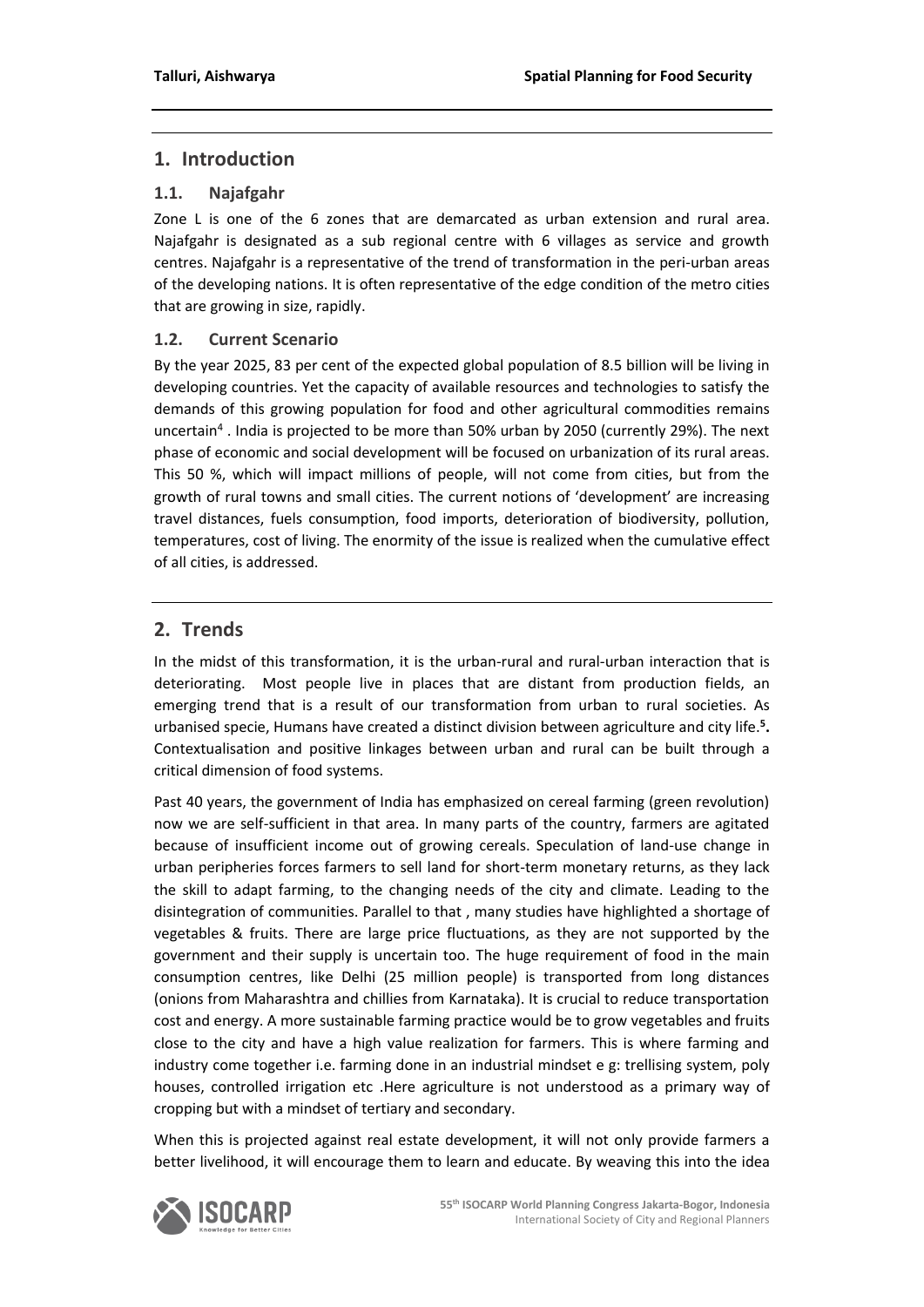of Rurban lifestyle at the edge of the city, with cultural characteristics of communities, every part of the city need not be a state-led urban development project, thereby creating a fresh way of dealing with city edges of mega-polis like, Delhi. Through the New urban agenda, agenda 21 , Sendai framework, it is an opportunity to open a new way of developing a fresh mindset and action plan to create an alternate way of developing the urban extension / urban periphery.

# **3. Significance of Urban Rural linkage:**

Urban rural linkages have been defined broadly as the reciprocal flows of people, goods, services, money and environment services with many of these linkages related directly or indirectly to food systems. There are significant changes happening within food systems that impact urban-rural linkages, such as the decline of traditional markets, globalizations of diets and increasing availability of highly processed food. Small holder producers and processers, who often rely on nearby urban areas for market are increasingly competing with food produced from distant sources, often selling for lower prices.

As a result of food system changes, with multiple and interacting economic, environmental and social impacts, urban and rural areas have become less interdependent in a food systems context in many countries. Paradoxically , the severing of local food chains linking rural and urban areas has occurred while urban and rural communities are also becoming more interdependent in other ways , for example in the flow of money labor , culture and social technologies . All these changes are having profound impact on smallholders across the urban rural continuum .the diverging interdependent realities of urban and rural communities need t be addressed if we are to achieve sustainable urbanization, resilient food systems and balanced urban rural development.

By strengthening linkages between people growing and consuming food is an effective way to increase harmony and synergy lessening the gaps between urban and rural communities. The food systems often have an effective policy area through which to strengthen urban rural linkages but the impact of the policy is often diluted during its spatial manifestation.

The 2030 Sustainable Development Agenda invites new narratives, including integration of *peri*-urban and rural sustainable development. climate change , biodiversity loss, land grabbing , water shortage , forced migration as a result of disaster , war and occupation , violation of land , food and other human rights all add to the pressures on food systems , most affecting women ,children and other marginalized members of society . Despite the fact that food and cities are among the seventeen sustainable development goals ( SDG2 ) both with developed targets , indicators and means of implementation , their integration has not been fully articulated . Until interdependence of these two areas is acknowledged as part of the implementation agenda for SDGs balanced urban rural development may not occur or not at all in places where urban expansion is the greatest and this balance is most needed. In order to develop spatial planning framework for strengthening food systems in the immediate peripheries of the city below method was adopted. Earnings about planning for food security through Field surveys, secondary and tertiary sources. Based on the study following parameters: 1. the regional system of water 2. Landforms 3. Soil type 4. Transportation networks 5. Historical evolution 6. Urban influences A case study of Delhi, India, as a site to study a scenario that can be an alternative development model for the

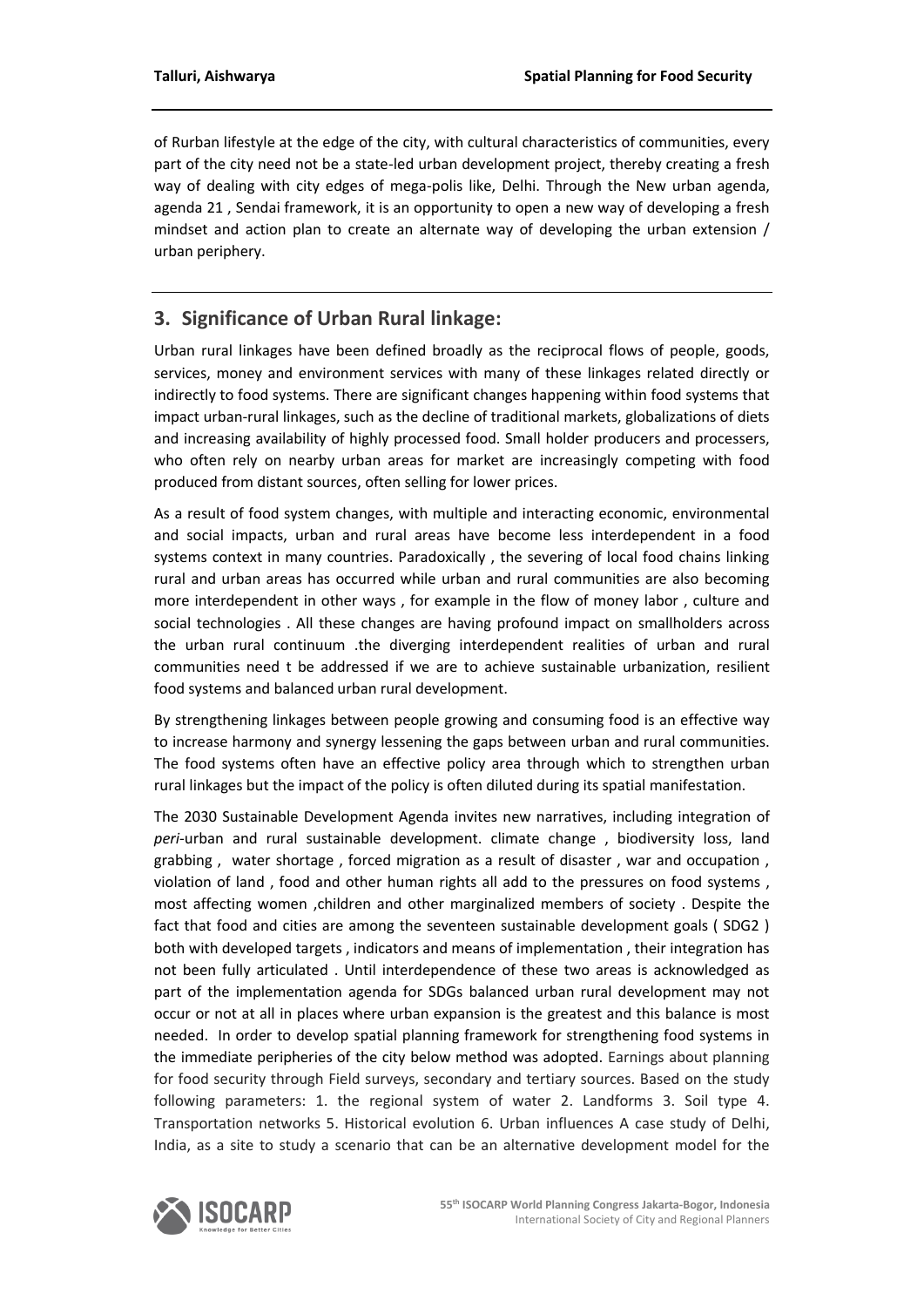Peri-urban regions of the city. Challenges to integrate urban and rural are specific to local places and there is an urgent need to find constructive ways address the issues . As a solution to strengthening urban-rural connection, FOA ( Food and agriculture Organisation ) defined a term " city region food systems " in December 2013 " Complex network of actors ,Processes and relationships to do with food production, processing , marketing , and consumption that exist in a given geographical region that includes more or less concentrated urban centre and its surrounding peri-urban and rural hinterland ; a regional landscape across which flows of people , goods and eco system services are managed . " To use the understanding of spatial development and planning to formulate guidelines for sustainable development of a region that would foster food security.<sup>6</sup>

# **4. Research Parameters**

The following parameters provide window to investigate and understand the local region and the origins of it from many perspectives. It is also a framework to explore the potential avenues for transforming the area into city region food system. Through these parameters, a vision to re-imagine an alternate development model for urban extension is imagined, where sustainable urban development is imagined as a consequence of food systems.

### **4.1. Ecology Historical evolution –heritage characteristics:**

Historically, Najafgahr has been cultivated. It falls on the trade route starting from Rajasthan .This trade route is along the foot hills of Aravali range. The presence of Aravali, creates a unique scenario of rich network of natural drains.

### **4.2. Ecological setting and environmental conditions:**



**Figure 1 Map: Natural Drains of Delhi , Source : The Yamuna Project** 



Source : GIS





**GIS Stream Density map**<br>ource : GIS

Seasonal stream<br>Source : GIS

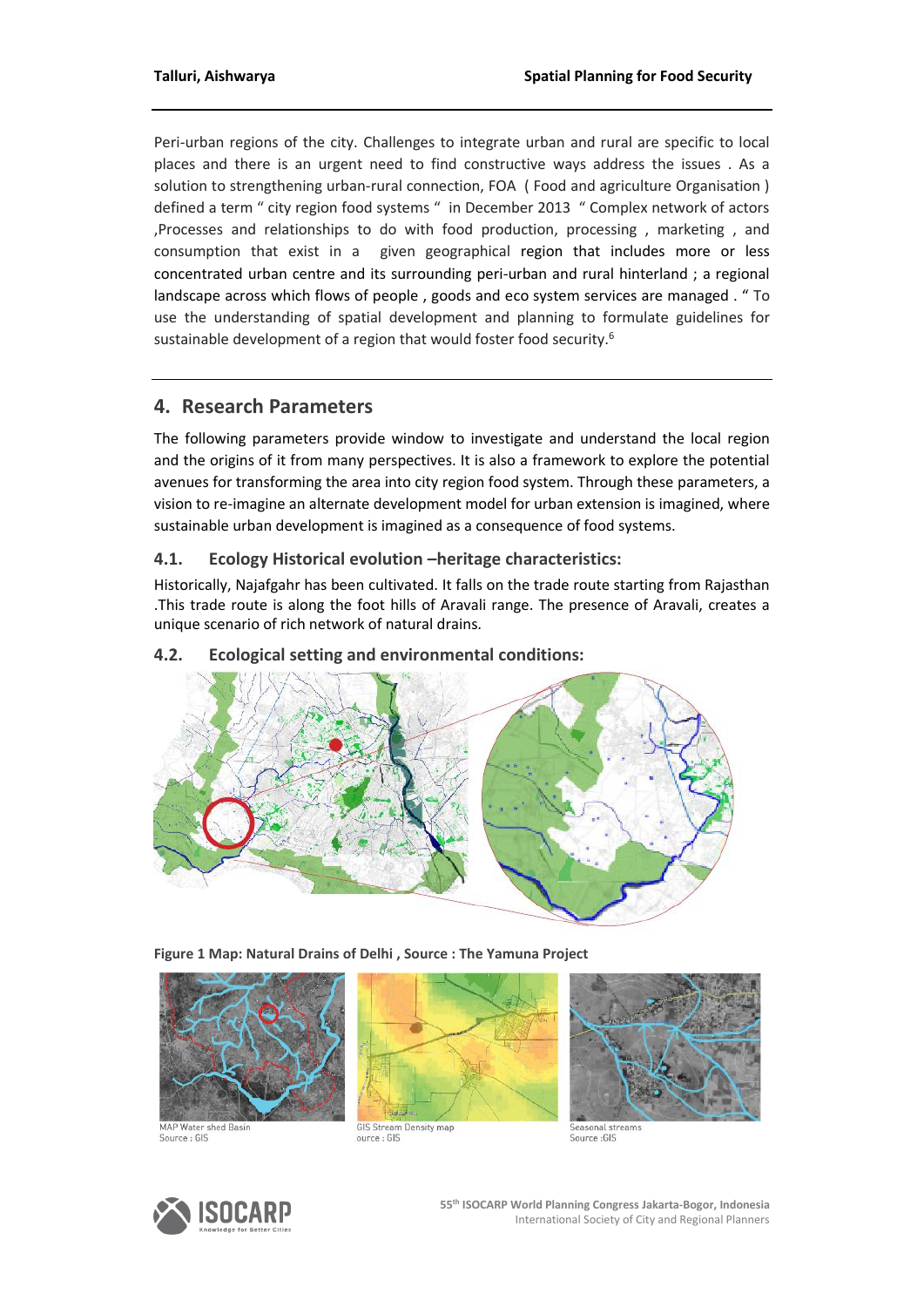**Figure 2 Natural Drainage of the village cluster L-3, GIS map Stream density , Seasonal Streams , Source , Author .**

The above maps show the network of natural drains from macro scale, meso to micro scale. Analysis of natural terrain, drainage system, seasonal drains, reveals the valley zones. Study of soil and various zones of fertility based on scientific data is mapped. Fertility of soil and natural drain density has a healthy coherence. These valleys are valuable in structuring and guiding demarcation of buildable land. These valleys are zones that must be protected in order to ensure well irrigated region and there for high water table. Super imposition of the two data sets, can reveal structure and function of natural systems that have evolved to fit the natural resources of the given location. Developing an understanding of such kind can inform agro ecology and reveal ways to incorporate into farming systems and food systems. Since the natural water systems is continuous , by strengthening the eco system in these zones can serve as valuable habitat for wildlife , key part of integrated natural systems and a boon to those people who want to observe this aspect of the system Simultaneously , also revealing that areas where built expansion can happen , as shown in Figure 2 . If this system is designed well, along with native species, it will begin to flourish independently. A welldesigned interface with this area itself can become a forum for recreation, education and potential economic interaction. <sup>6</sup>



**Figure 3 Soil Fertility map, Source: SLUSI , Development zones and protected zones , source : Author**



### **4.3. Social, cultural and demographic attributes:**



**55th ISOCARP World Planning Congress Jakarta-Bogor, Indonesia** International Society of City and Regional Planners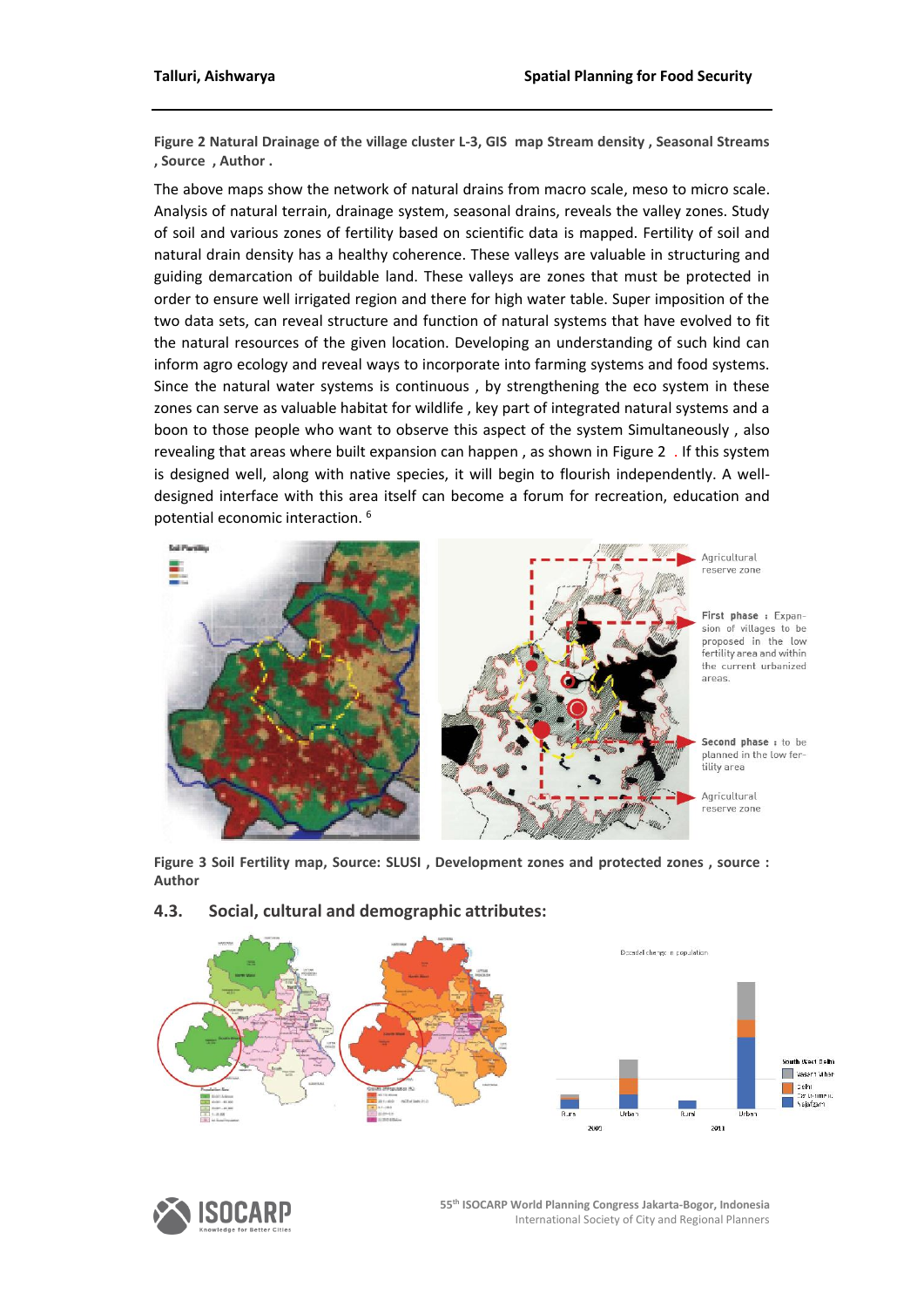**Figure 4 Increase In rural population ,Increase in population , Occupational shift in L-zone , Source : N.C.R.P.B**

Decadal growth in population, literacy rate and occupational shift are indicative factors that project that scale of urbanisation.



**Figure 5 Map : Social Structure in village cluster , Sub cultural groups. Source : Author.**

Social structure of clusters: The cluster is divided such that the major census town and the rest of the villages in the cluster are always at a conflict. The Government documents bind this cluster of villages as a unit, but there is a sub cultural divide amongst these. Forming 2 groups. The historical evolution of the 2 communities is fundamentally different and therefore the present day differences are there.

# **Mitraon Village Surera Village**

### **4.4. Morphological districts and their characteristics**

**Figure 5 Mitroan village of Jat community, Surera Village of Yadav Community, Highlighting the sprawl .** 

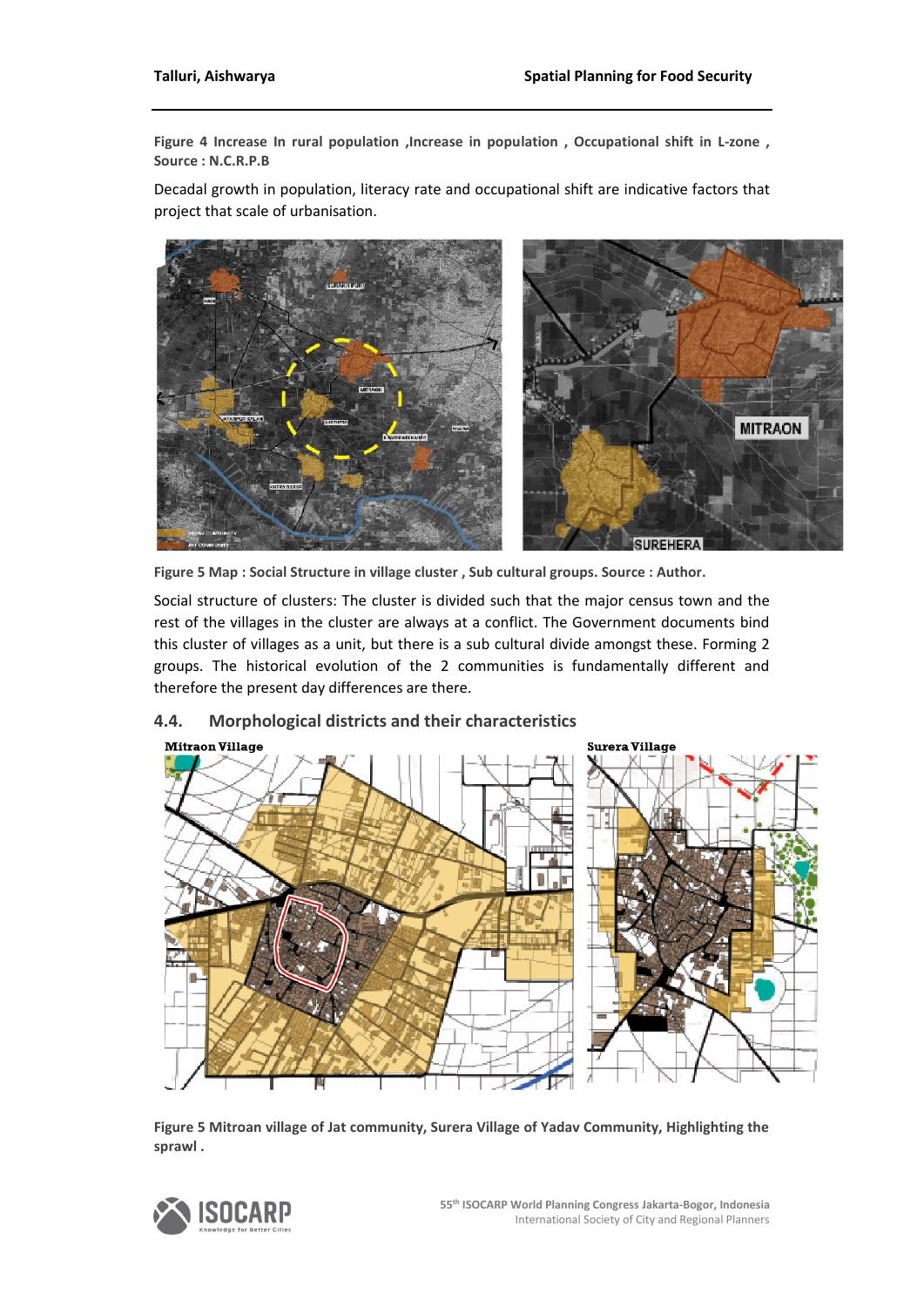Morphological character reveals the cultural attributed of the community, their lifestyles, activities and trends of development. The above map indicates the difference in the nature of sprawling according to different communities.

### **4.5. Physical and social infrastructure – distribution and access:**

The hard infrastructure of roads , processing , storage and agricultural services business and the soft infrastructure knowledge , culture and social supports , financial credit and remittance link rural and smaller settlements and intermediate scale cities in different ways than larger cities<sup>2</sup>.

### **4.6. SPATIAL Recommendations:**

Outcomes: To identify systems that reinforce agriculture as green infrastructure in areas those are close to the urban centres, as a defence against an urban-biased expansion of cities.

To strengthen the presence of the local community by providing healthcare, education and social infrastructure and locating facilities by the understanding its cultural fabric.

Facilitate young farmers to develop scientific and technical skills, business and management skills to practice farming with an industrial mindset, thereby creating productive landscape and employment opportunities. To protect and enhance the ecological assets of the place.

Principles to enable this project:

- 1. Integration of system: Drainage, Movement, Ecological, Agricultural
- 2. Morphology of interface
- 3. Function at interface
- 4. Typology of buildings at the interface

# **5. Strategy**

Strategies are an outcome synthesising information of a broad spectrum into spatial guidelines. The guidelines are crafted with a belief that all policy, programs, social and cultural issues , economic and environmental issues have a spatial translation . Therefore a solution to create the urban rural continuum through the lens of food systems, spatial solution is created.

### **5.1. 1.1 Regional level strategy:**

- 1. Plantation to be seen in such a way that there blue green infrastructure.
- 2. To identify and secure water catchment area. And harness it.
- 3. Using native, indigenous plant species as they are climate adaptive and high yielding.
- 4. Studying soil to identify least fertile soil -barren land to limit high density construction (if needed) in those boundaries.
- 5. Moving towards multi crop farming, harvesting greens-vegetables as a part of the increasing higher economic valuation of crop. – Especially in the areas with high realestate value.
- 6. Strengthening the role and presence of educational institutes.
- 7. Implementation of the form guideline in the region in order to strongly secure the predominant identity of this area.

### **5.2. 1.2 Village cluster level:**

- 1. To strengthen the presence of education institutes at cluster level.
- 2. Decentralizing the supply chain system according to the strengths and skill of each village.

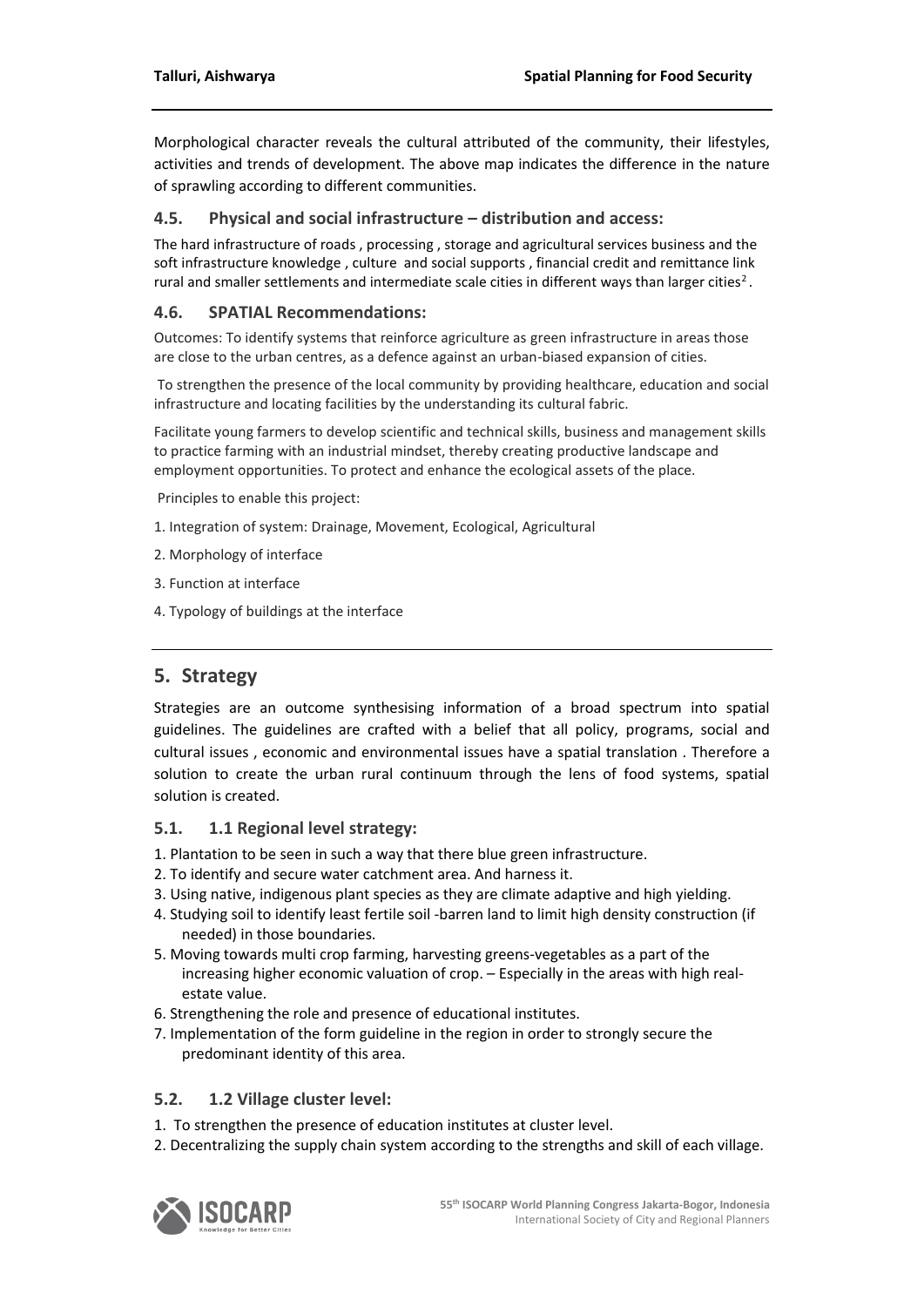- 3. To locate the given infrastructure by the government in such a manner that the interconnecting bond of the villages strengthens.
- 4. Creating interface of amongst villages that strengths their relationship with one another.
- 5. Creating a movement network for efficient movement of produce.
- 6. Ensuring that the natural drainage is protected by creating bio-swales and dirt tracks at the valley areas.
- 7. High impacting but less no. of vehicular roads. To avoid dissection of farmlands. Placement of vehicular road is THE MOST crucial part of working in the agricultural landscape. Roads often area the starting point of strip development, with the characteristic widening of this strip, the farm lands tend to become the constantly shrinking backyards.
- 8. Creating decentralized system of settlements that work as a cluster of villages with each specializing in a service. The FAO studies have shown that when village work in a cluster the profitability can multiply 3 folds. Can be done by creating interdependencies and specializations at the same time.
- 9. To identify sub-cultural divides and build interface for cohesion.
- 10. Movement network to have strong hierarchy that will be maintained by the design of the section, such that people are encouraged to walk and cycle and recreate.

### **5.3. 1.3 Village level**

- 1. In India, MSME accounts for 45% of manufacturing output, fostering growth of MSME sector along with the provision of social infrastructure for hamlets and villages can diversify employment opportunity for the rural population and alleviate the need for migration or give up farming practices.
- 2. Recreating the rule of commons, something was a fundamental part of village functioning as a unit.
- 3. Strengthening sense of community
	- •By strengthening congregation spaces of the village and making them more accessible. •Creating shared facilities.
	- •Making space for cultural attributes of the community.
	- •Creating new ways of congregation that is inclusive of youth generation.
- 4. De-congesting core roads to protect the community life at the dense core.

### **5.4. Local intra village strategy:**

- 1. Protecting, strengthening and creating potential natural drainage spines.
- 2. Based on soil fertility and capability the village expansion must be located.
- 3. The interface of the new and the old much be designed to accommodate new scenario and morphological continuum in order to retain the landscape quality.
- 4. Ensuring no strip development between 2 villages.
- 5. Careful locational setting of educational institutions based on their capacity and to enhance accessibility.
- 6. Making this area also be a training foreground and outreach program for the new generation farmers.

### **5.5. Built Forms**

- 1. Systematizing the new development.
- 2. Morphological transition with the existing structure.
- 3. The form must respond to the fact that the soil is loamy.
- 4. The new structures will be a shared facility (present day commons) therefore modularity is a crucial point in the design.